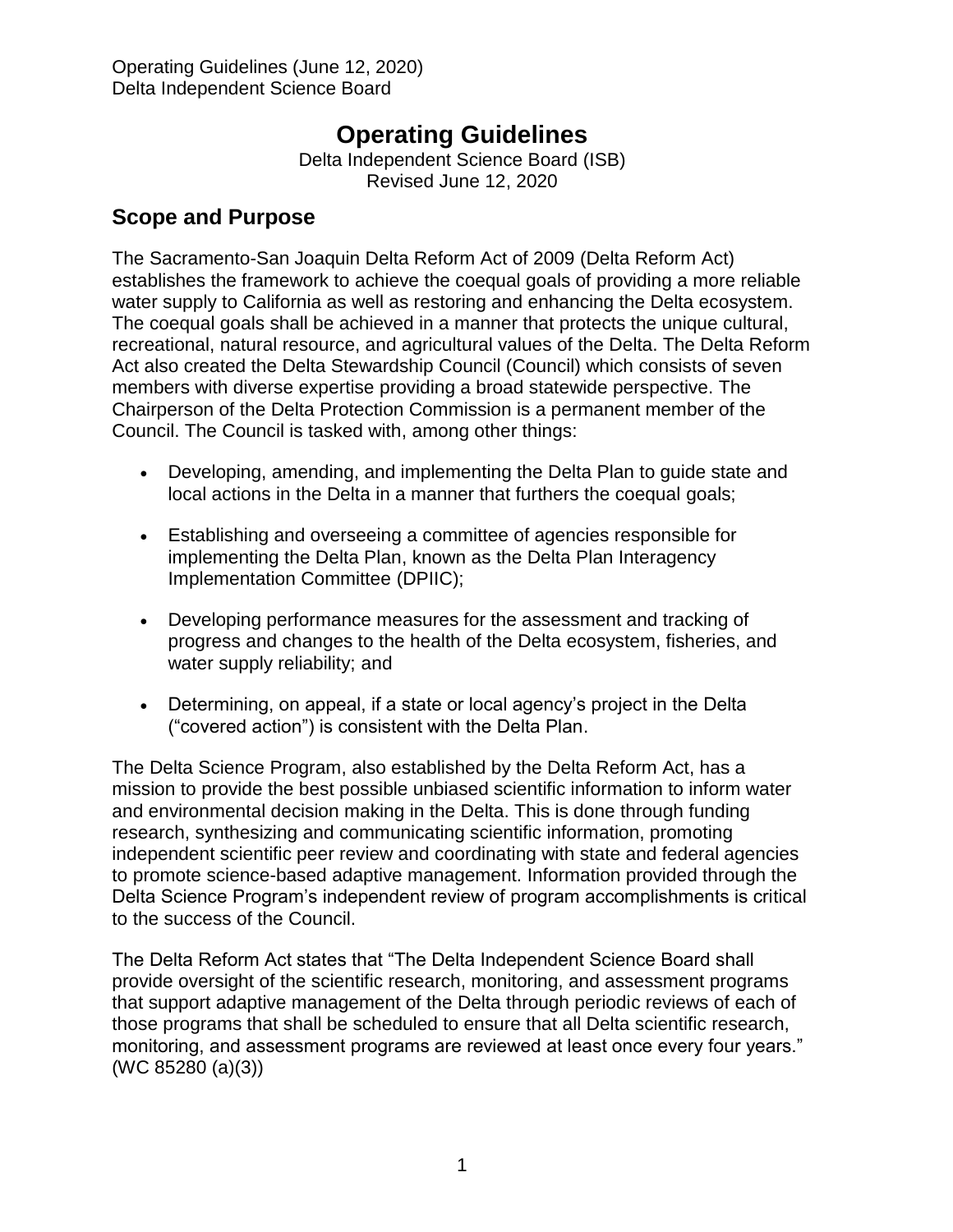"Members of the Delta Independent Science Board shall be nationally or internationally prominent scientists with appropriate expertise to evaluate the broad range of scientific programs that support adaptive management of the Delta." (WC 85280 (a)(2))

The Delta ISB's recommendations must reflect high scientific and technical standards, and the widest possible representation of knowledge, disciplines and trends of thought. The Delta ISB provides autonomous information directly to the Council. As stated in the Charge from the Delta Stewardship Council to the Delta Independent Science Board (Attachment A), the Delta ISB is an independent body and will, at all times, exercise its independent judgment.

As specified in the Delta Reform Act, the Delta ISB has the following responsibilities:

- Provide oversight of scientific research, monitoring, and assessment programs that support adaptive management of the Delta through periodic reviews of each of those programs (WC 85280 (a)(3))
- Submit to the Council a report on the results of each review, including recommendations for any changes in the programs reviewed (WC 85280  $(a)(4)$
- Provide comments on the environmental impact report (EIR) for the Bay-Delta Conservation Plan (later California WaterFix) (WC 85320 (c))<sup>1</sup>
- Consult with the Council prior to the Council's appointment of the Lead Scientist for the Delta Science Program (WC 85280 (b)); as part of the consultation, the Delta ISB provides a recommendation to the Council on the appointment of the Lead Scientist
- Provide independent science advice on the Delta Plan (WC 85308 (a))

Additional responsibilities of the Delta ISB are outlined in the Charge from the Council (Attachment A) and include:

- Understand the technical underpinnings of Delta programs and plans
- Regularly evaluate the science agenda for the Delta

 $\overline{a}$ 

Review the balance and credibility of scientific analyses and syntheses

<sup>&</sup>lt;sup>1</sup> In June 2017, the Delta ISB submitted its comments on the final EIR/Statement on California WaterFix to the Council and the California Department of Fish and Wildlife, and finished its consultation with the California Department of Water Resources.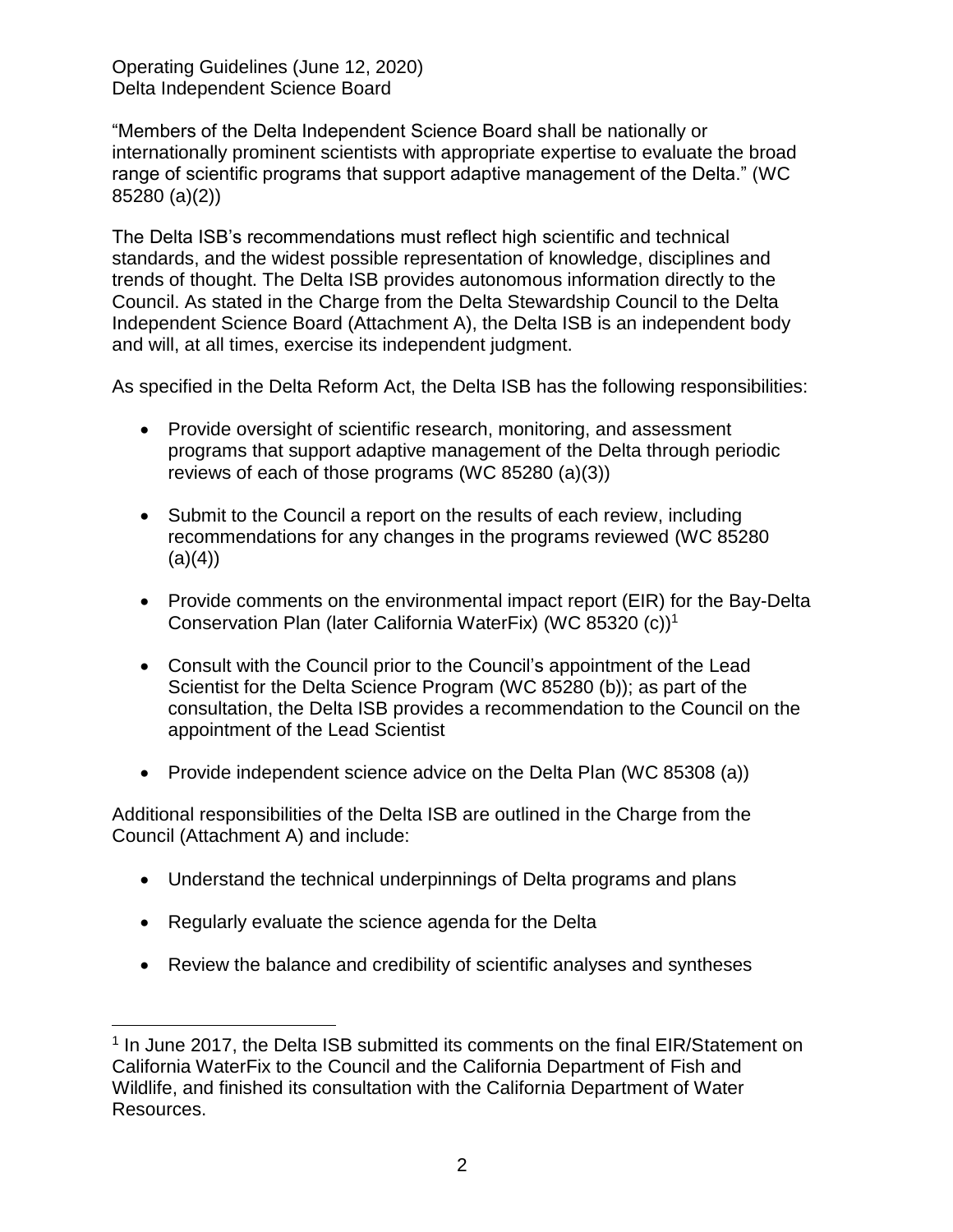• Identify emerging issues and significant interconnections among Delta programs

### **Membership**

As stated in the Delta Reform Act, "The Delta Independent Science Board shall consist of no more than 10 members appointed by the council. The term of office for members of the Delta Independent Science Board shall be five years. A member may serve no more than two terms." (WC 85280 (a)(1)) "The members shall not be directly affiliated with a program or agency subject to the review activities of the Delta Independent Science Board." (WC 85280 (a)(2))

During the nomination and selection process, the Lead Scientist will consult with other government departments and agencies, scientific and research organizations, professional societies, and non-governmental organizations, as well as the Delta ISB and its Chair during meetings or via direct contacts, in developing a list of potential candidates for new members of the Delta ISB. The members of the Delta ISB should be carefully selected to ensure provision of the diverse range of expertise required to fulfill its responsibilities. Members are appointed by the Council. (WC 85080)

In accordance with the Delta Reform Act, the initial members were appointed effective September 1, 2010, with terms of office extending through August 31, 2015. A member may resign prior to the end of the five-year term of office. In this circumstance, the Lead Scientist will develop a list of potential candidates to fill the vacancy, as described in the previous paragraph. The term of office for the new member will be five years from the date the appointment is effective. Members completing one term of office may request reappointment for an additional five-year term. No member may serve for more than two terms, consecutive or otherwise. (WC 85280 (a)(1))

On an annual basis, the disciplinary composition and succession of its members will be evaluated by the Delta ISB, with a focus on assessing the vulnerability of the Delta ISB to a significant loss of membership and resulting expertise and institutional knowledge. If the Delta ISB concludes that there is a substantial vulnerability, the Lead Scientist and staff of the Delta Science Program will be consulted to consider ways to minimize the vulnerability.

## **Chair, Chair-elect, and Past-Chair Positions**

The Delta ISB has three Chairship positions: the Chair, Chair-elect, and past-Chair. These positions must be held by active Delta ISB members and each position has two-year terms. The Delta ISB elects a member into the Chair-elect position by a majority of the Delta ISB membership at the time of election; the Chair-elect becomes the Chair upon the end of the Chair's period in office, and the Chair becomes the past-Chair. The Delta ISB members will elect a new Chair-elect prior to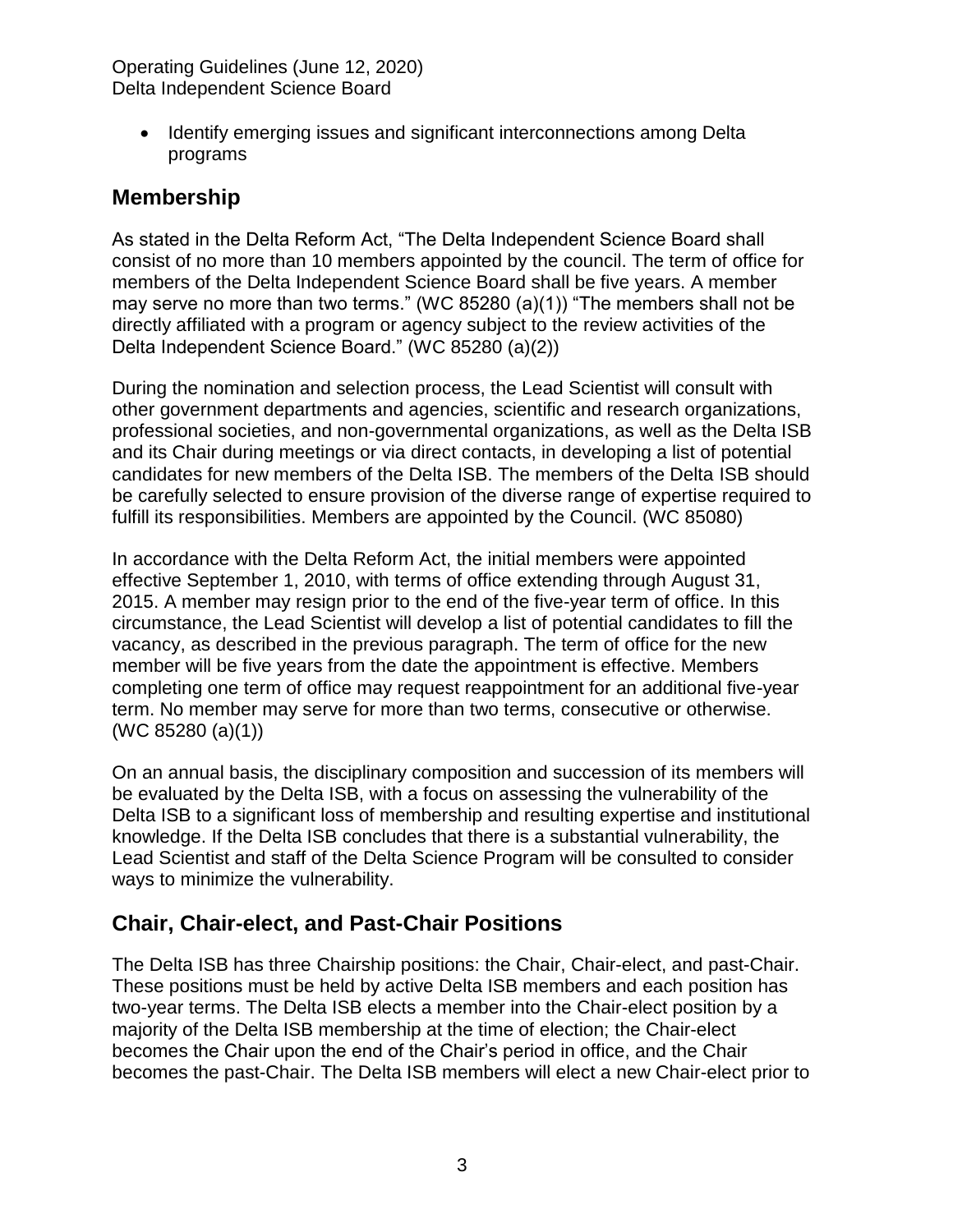the Chair-elect becoming the Chair or as soon as possible due to a resignation or vacancy.

Occupants of each position may resign from their role prior to the expiration of their tenure in that role by informing the other officers and the Lead Scientist in writing. Resignation from these roles does not constitute a resignation as a member of the Delta ISB. Vacancies in the Chair or Chair-elect positions for any reason will be filled promptly by election of a new Chair-elect by the Delta ISB and the rotation system described above. If the past-Chair position is vacant, the Delta ISB may call upon a former past-Chair that is currently not on the Chairship to serve as past-Chair and, with agreement of the called-upon past-Chair, elect him/her by majority vote of the Delta ISB membership to the past-Chair position until the current Chair has rotated to the position.

Duties of the Chair are as follows:

- Acting as a spokesperson for the Delta ISB
- Presiding over Delta ISB meetings
- Coordinating with the Lead Scientist and Delta Science Program staff to prepare agendas for Delta ISB meetings
- Assigning Delta ISB members as lead persons for specific tasks or to serve on Delta ISB subcommittees
- Coordinating with the Lead Scientist and Delta Science Program staff after meetings to approve meeting summaries for distribution
- Transmitting formal Delta ISB communications to the Council or other entities/individuals

The Chair-elect and/or other Delta ISB members shall assist the Chair in performing these duties. In the Chair's absence, the Chair-elect will assume the Chair's duties. If the Chair-elect is also absent, the past-Chair will assume the Chair's duties. If the Chair and Chair-elect are both absent and the past-Chair is no longer a member of the Delta ISB or otherwise unavailable, the duties of Chair will be assumed by a member of the Delta ISB who volunteers to assume the Chair's duties until the Chair or Chair-elect are available to assume the Chair's duties.

The incoming Chair may identify one or more primary issues to focus on during their term, and the past-Chair is encouraged to continue to lead on one or more of the primary issues that they managed while Chair.

There is an expectation that a Delta ISB officer will represent the Delta ISB at meetings of the Council. Thus, it is desirable that among the three positions of Chair,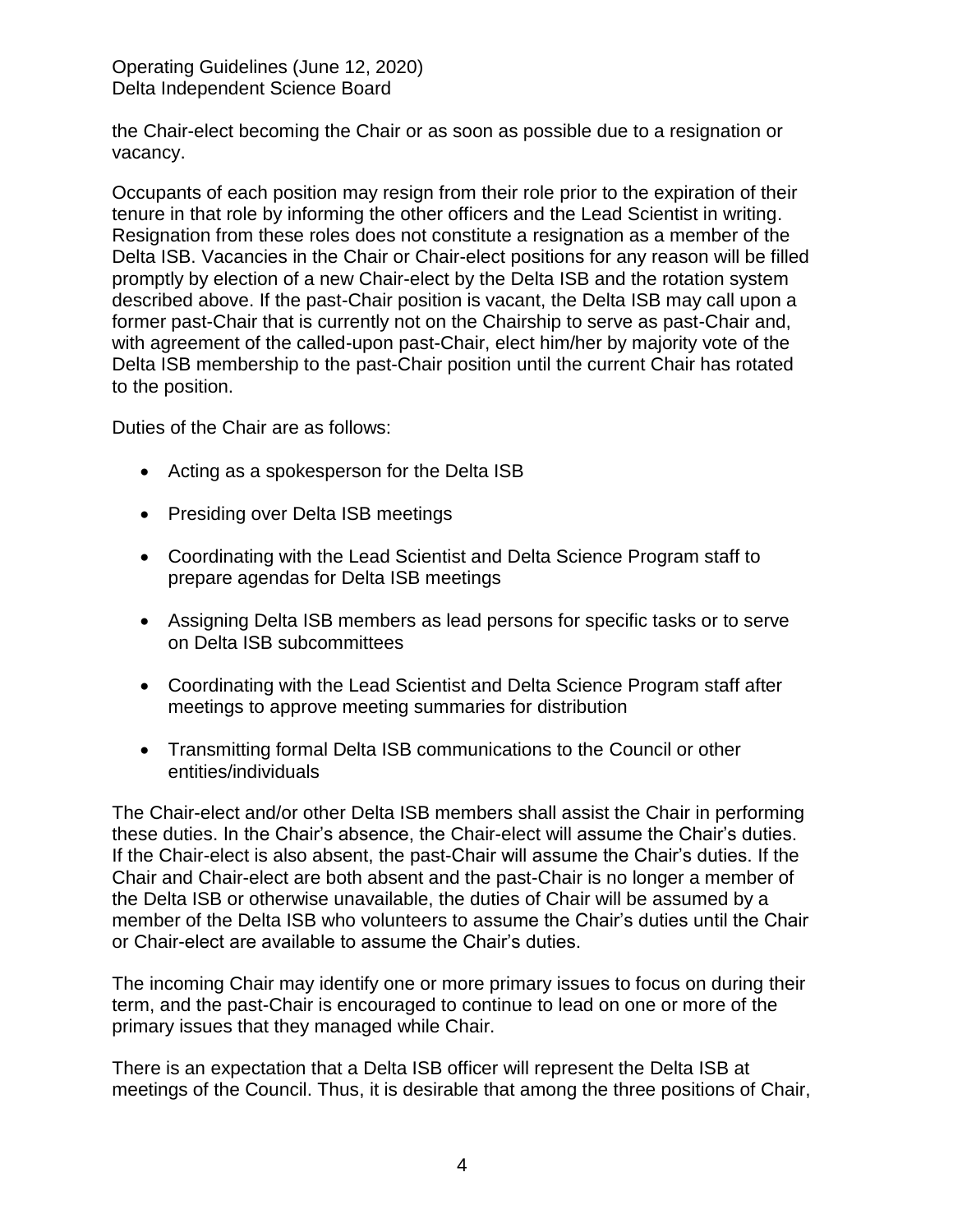Chair-elect, and past-Chair, at least one position should be filled by a Delta ISB member from northern California, to facilitate Delta ISB representation at, and reporting to, meetings of the Council. However, a Delta ISB member-at-large may also represent the Delta ISB at meetings of the Council.

Staff support for all activities of the Chair, Chair-elect, past-Chair, and Delta ISB members shall be provided by Delta Science Program staff.

## **Reporting Relationship**

The Delta ISB members are approved by and report to the Council.

### **Operations**

Issues can be nominated for Delta ISB consideration by the Council, the Lead Scientist, the Chair of the Delta ISB, and members of the Delta ISB. In addition, state and federal legislative bodies and agencies, stakeholder groups, and other standing boards or review panels may request consideration of scientific issues by the Delta ISB by requesting such assistance through the Council, the Lead Scientist or the Delta ISB Chair. All such requests received by any one of these three will be shared with the other two. The Council Chair and Delta ISB Chair will discuss the requests, in conjunction with the Lead Scientist and other Delta Science Program staff if desired, and will make recommendations to the Delta ISB and the Council. The final decisions about which scientific issues to consider will be made by the Delta ISB in consultation with the Council. The Delta ISB may constitute specialized panels or subcommittees as necessary to carry out its responsibilities.

Prior to undertaking an internally generated review that the Delta ISB considers to be substantial in scope, the Delta ISB will prepare a brief prospectus describing the review purpose and process. This prospectus will be posted for public comment for a period of at least two weeks, after which the Delta ISB will consider comments received before finalizing the purpose and process of the review. Elements of the brief prospectus could include:

- The motivation for the review;
- The intended audience for the review and report;
- Inputs to the review (i.e. who the Delta ISB expects to interact with in gathering information);
- The timeframe for conducting the review;
- Previous reviews pertinent to the subject to be reviewed that the Delta ISB is aware of; and
- Expected products and outcomes of the review.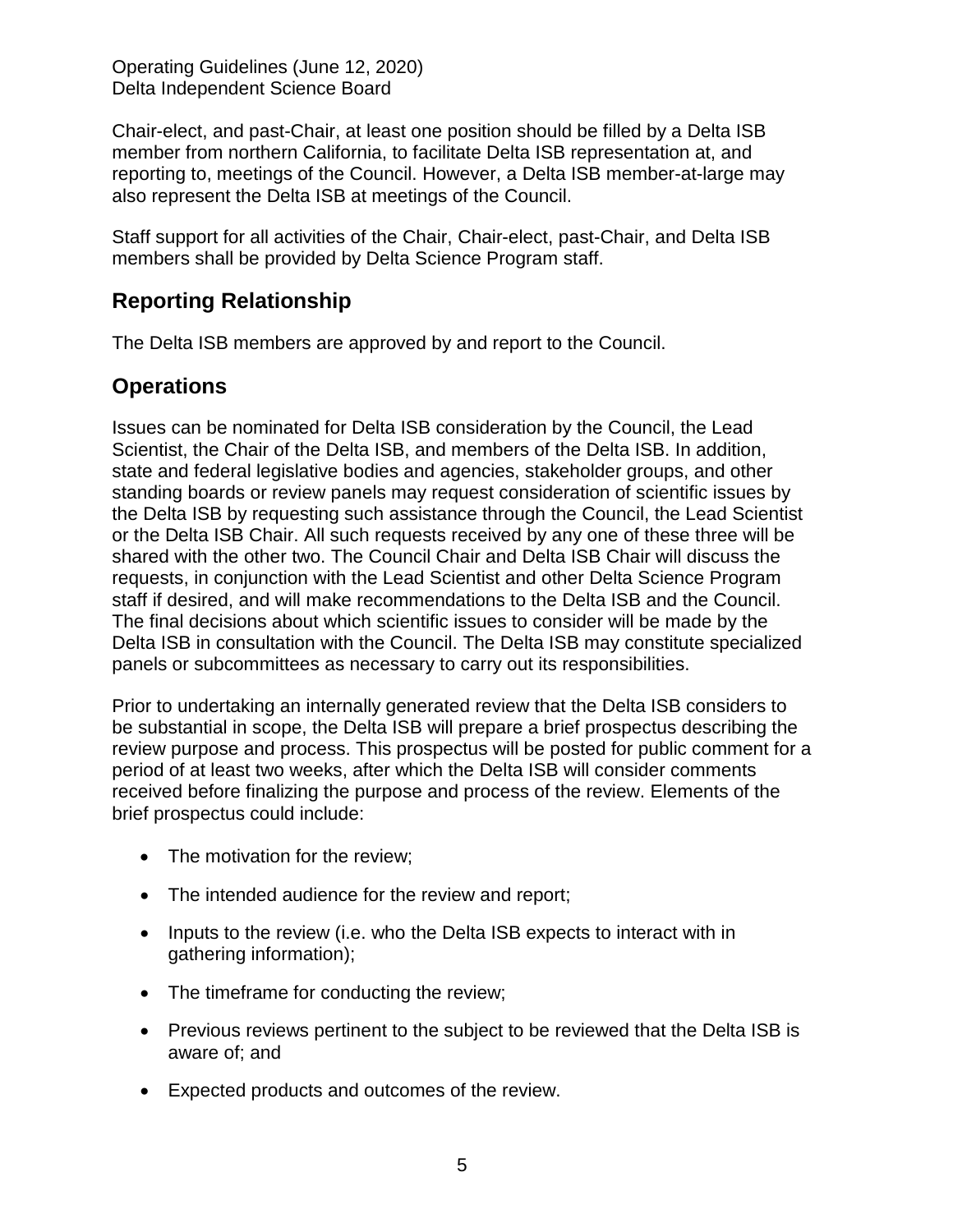### **Meetings**

The Delta ISB shall conduct its business through meetings and correspondence as appropriate, in accordance with the Bagley-Keene Open Meeting Act, applicable laws and orders, and the provisions listed in this document.

The Delta ISB shall meet, in person, at least twice per year with at least a quorum present (a quorum being at least six of the ten members of the board). The meeting agenda shall permit time for Delta ISB members to disclose important activities and contacts. To increase the visibility and interaction of the Delta ISB with Delta residents and stakeholders, and to enhance the Delta ISB's familiarity with Delta issues, the Delta ISB shall endeavor to hold at least one of its meetings within the statutory Delta every calendar year.

Opportunity for public comment will be provided after each item on the agenda for specific comments to that item and a general comment period at the end of each day, as stipulated by the Bagley-Keene Open Meeting Act. When there are many public comments and meeting time is limited, the Chair may adopt rules or time limitations so that all interested persons may be heard within the agenda parameters.

## **Relationship with Lead Scientist and Delta Science Program Staff**

The Delta ISB shall be supported by the Lead Scientist, Delta Science Program staff, and other program and agency staff and consultants as appropriate. Working with Delta Science Program staff, the Lead Scientist shall provide strategic advice and support to the Delta ISB, oversee preparation of the agenda for each meeting in consultation with the Chair; and coordinate the preparation of materials for the meetings as well as meeting summaries.

Delta Science Program staff will support the functions of the Delta ISB. Representatives of the Delta Science Program shall provide briefings on scientific issues and describe how these issues affect the Council's decisions. They shall serve as a resource for the Delta ISB members and be available to answer questions about relevant Delta Science Program activities.

While the Lead Scientist and the staff of the Delta Science Program provide support to the Delta ISB, the ISB is independent of the Lead Scientist and Delta Science Program.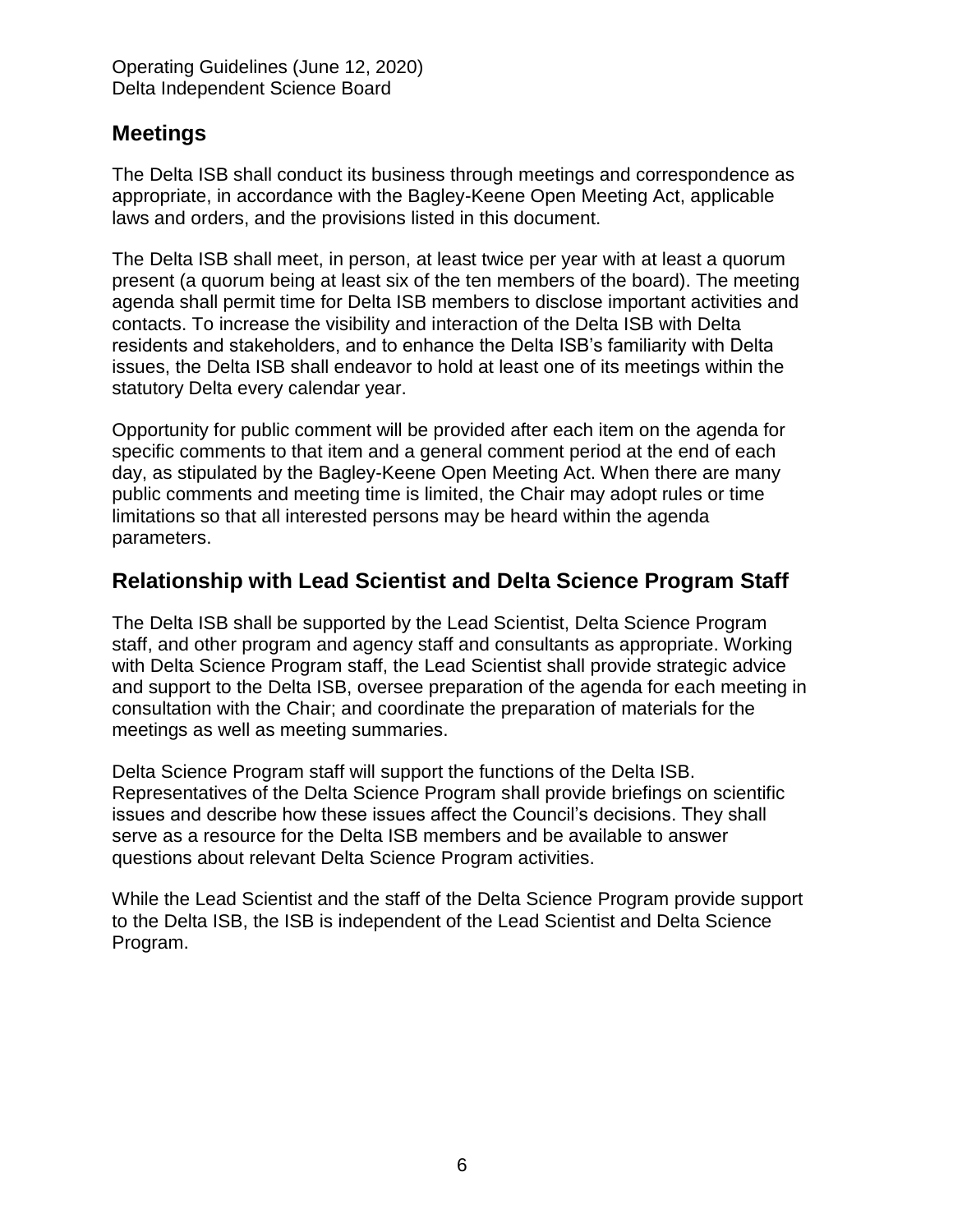## **Correspondence to the Delta ISB**

Any person, group or organization may send a letter to the Delta ISB by addressing it to either the Delta ISB Chair, Council Chair or to the Lead Scientist or by delivering the letter during a public meeting. The Lead Scientist or their designee will assume responsibility for distribution of the formal correspondence to the Chair and Delta ISB members and for compliance with public record requirements. All correspondence will be available upon request, available at public access locations, and, if compliant with Government Code section 11546.7 (web accessibility), posted on the Delta ISB website.

## **Reports**

Following each meeting, staff shall write up a meeting summary to be approved by the Delta ISB Chair. Meeting records and relevant materials will be available upon request, and, if compliant with Government Code section 11546.7 (web accessibility), posted on the Delta ISB website.

- Draft reports or other documents prepared by Delta ISB members will need to be reviewed and approved by a majority of the full Delta ISB prior to formal transmittal to the Council, Lead Scientist or any other body.
- The Delta ISB will seek consensus among its members on all reports. Any dissenting opinions shall be incorporated into the reports.

The Delta ISB's products are to reflect its independent scientific judgment. While Delta ISB reports may make recommendations about priorities for plans, proposals, projects or programs, these will not have the force of management decisions. Both the Council and staff will consider Delta ISB recommendations along with input from others in making decisions. The Delta ISB should also be proactive concerning the communication of its products, including outreach to significant stakeholders. Such outreach and communication shall be conducted after discussion by the Delta ISB of products that merit that effort, as well as processes for conducting the outreach and communication.

## **Conflict of Interest**

The Delta ISB and its members shall abide by the Conflict of Interest Policy of the Delta Independent Science Board (see Attachment B). As stated in the Delta Reform Act, Delta ISB members "shall not be directly affiliated with a program or agency subject to the review activities of the Delta Independent Science Board." Delta ISB members shall disclose any professional activities in which they are engaged that may be perceived as being related to any program or agency subject to the review activities of the Delta ISB. A listing of disclosed activities will be maintained and posted on the Delta ISB website. Delta ISB members will update disclosure information as necessary at each Delta ISB meeting. Delta ISB members shall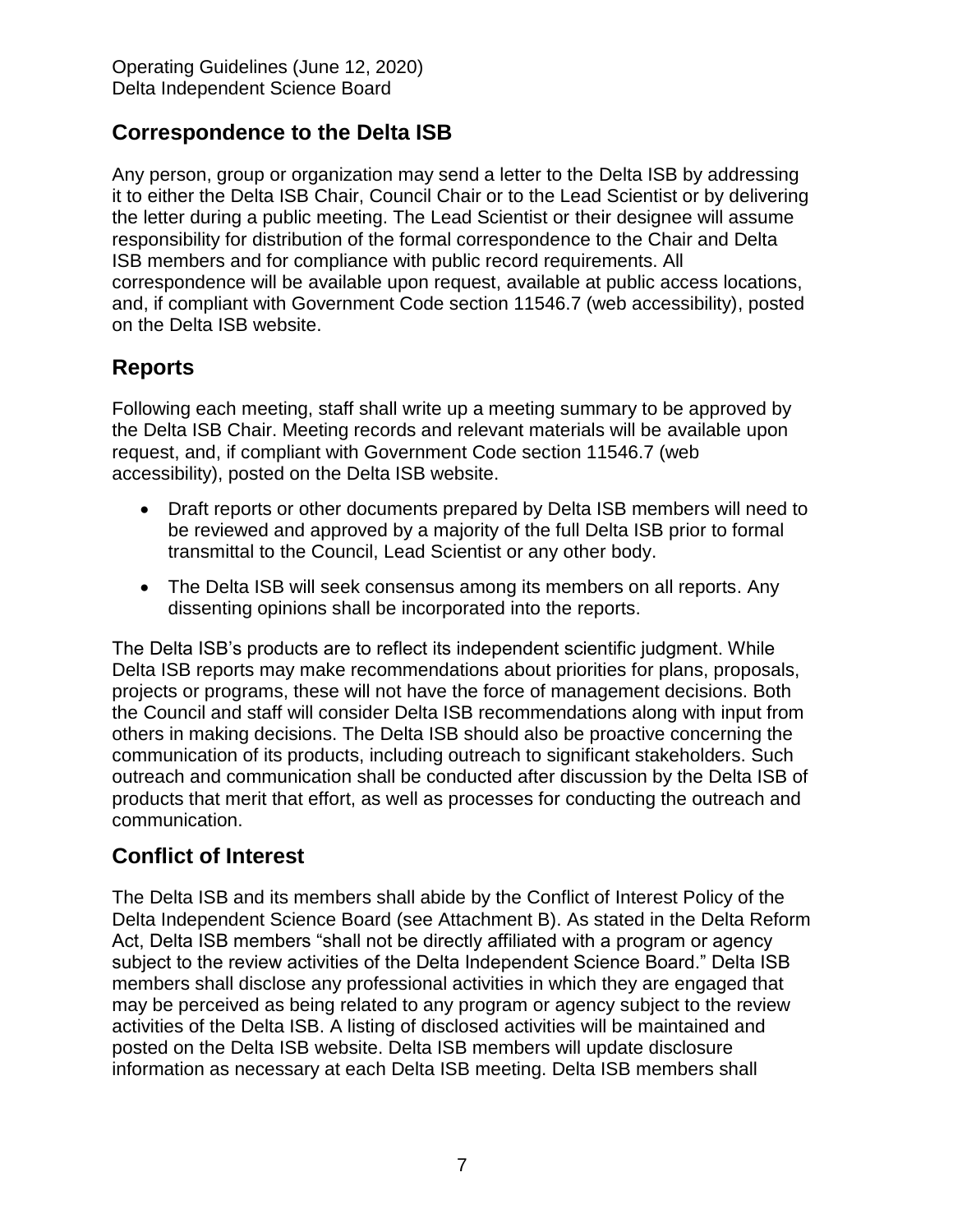consult with the Lead Scientist, who may consult with the Council's legal counsel, if questions arise regarding a potential conflict of interest.

### **Amendments**

These Operating Guidelines may be amended based upon a two-thirds (⅔) majority of Delta ISB members.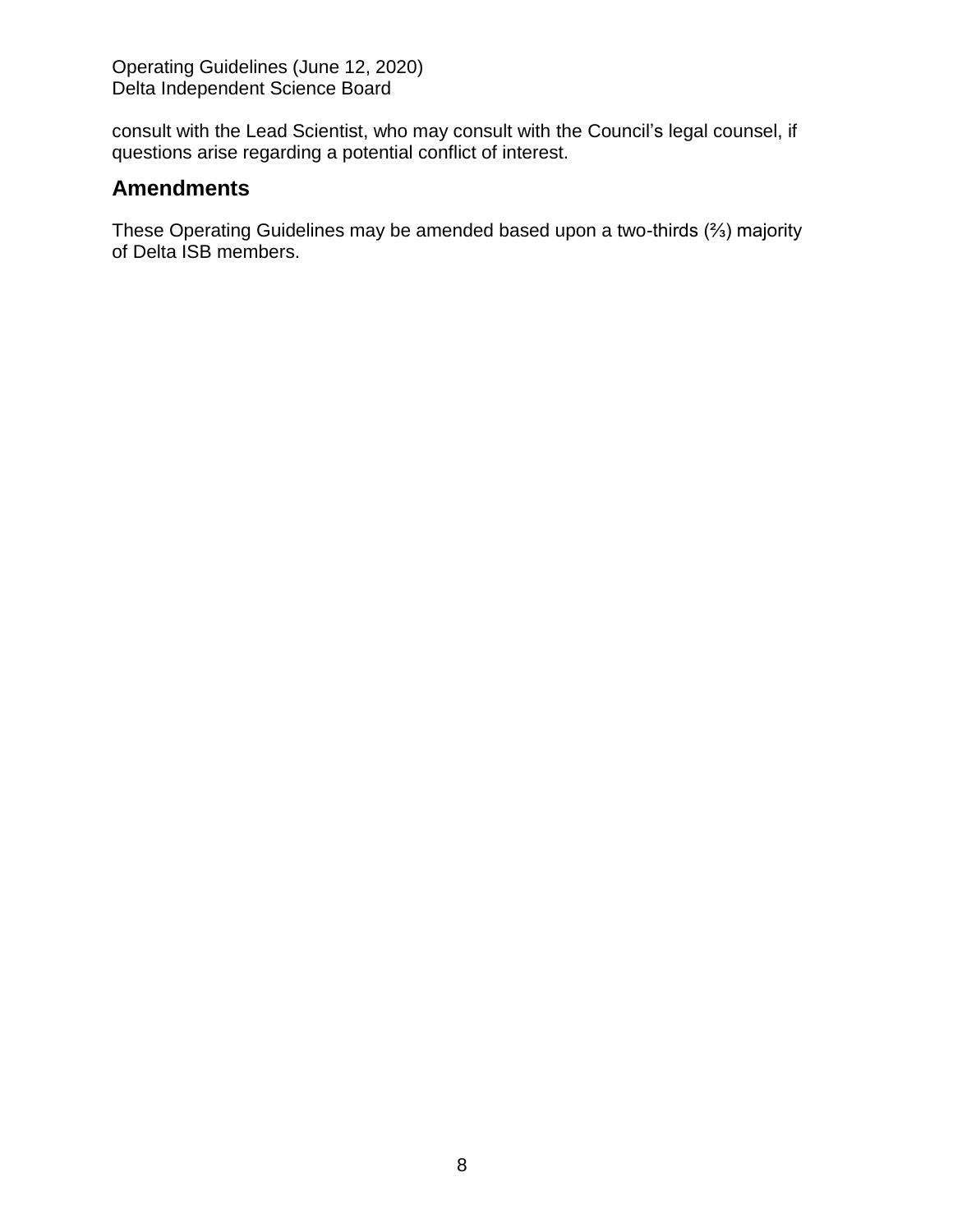### **ATTACHMENT A**

**Delta Stewardship Council Charge to the Delta Independent Science Board** Approved by the Delta Stewardship Council on August 26, 2010

The Sacramento‐San Joaquin Delta Reform Act of 2009 (Act) establishes the Independent Science Board (ISB), whose members are to be appointed by the Delta Stewardship Council (Council), which was also created by the Act as an independent agency of the State of California. The Act also creates the Delta Science Program and a lead scientist who report to the Council. Together the Delta ISB and Delta Science Program provide the scientific support and oversight the Council needs to make decisions based on sound science.

### **Purpose of the Delta ISB**

The purpose of the Delta ISB is to review the application of science and the effectiveness of science practices throughout the Delta in accordance with the Act and as outlined in this Charge to the Delta ISB. The overall objective of Delta ISB oversight is to help make the science underlying Bay-Delta programs, the application of that science, and the technical aspects of those programs the best that they can be.

## **Independence of the Delta ISB**

At all times, the Delta ISB will exercise its independent judgment. In pursuing this obligation, the ISB may seek advice from entities or individuals not part of the ISB. Its findings, comments, and reports will be transmitted directly to the Council, or to other entities identified in the Act as receiving these findings, comments and reports, and made public without editing or censorship by any person or entity.

## **Statutory obligations of the Delta ISB**

The specific charge for the Delta ISB, including four (4) requirements set forth in the Act as well as additional tasks and responsibilities needed to fulfill statutory needs of the Delta Stewardship Council and the Delta Science Program, are as follows:

Requirements in the Act:

- 1. "The Delta Independent Science Board shall provide oversight of the scientific research, monitoring, and assessment programs that support adaptive management of the Delta through periodic reviews of each of those programs that shall be scheduled to ensure that all Delta scientific research, monitoring, and assessment programs are reviewed at least once every four years." (WC 85280 (a)(3))
- 2. "The Delta Independent Science Board shall submit to the Council a report on the results of each review, including recommendations for any changes in the programs reviewed by the board." (WC 85280 (a)(4))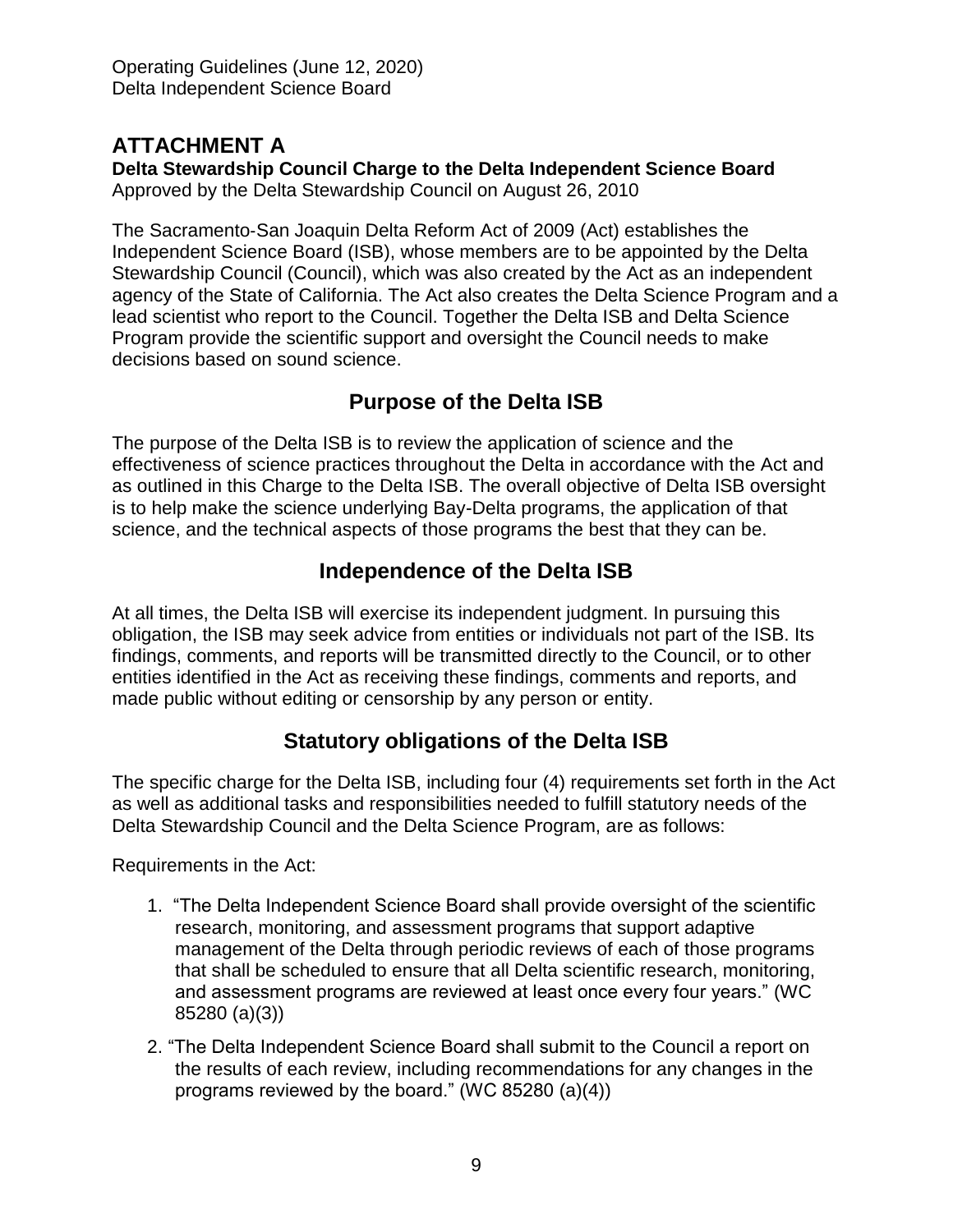- 3. "The department (of Water Resources) shall consult with the Council and the Delta Independent Science Board during the development of the BDCP (Bay-Delta Conservation Plan).…The Delta Independent Science Board shall review the (Bay Delta Conservation Plan) draft environmental impact report and submit its comments to the Council and the Department of Fish and Game." (WC 85320 (c))
- 4. "After consultation with the Delta Independent Science Board, the Council shall appoint a lead scientist for the Delta Science Program." (WC 85280 (b))

Additional Tasks and Responsibilities:

- 5. Understand the technical underpinnings of Delta programs and plans, including the Delta Interim Plan and the Delta Plan. As a group, the Delta ISB should attain and sustain an up-to-date understanding of the Council's and other state and local agencies' proposed actions and the state of the science applicable to those actions.
- 6. Regularly evaluate the science agenda for the Delta. Provide evaluation of the implementation of a strategic, balanced, and proactive science agenda across Delta programs. Evaluate technical priorities, adequacy of funding, peer review, use of outside experts, and the successes and weaknesses of investments in scientific knowledge. Evaluate progress on the development of an authoritative body of knowledge relevant to each Delta program's goals and objectives. Help identify where important gaps in knowledge or the science effort might exist, with an emphasis on considering interconnections among various Delta programs.
- 7. Review balance and credibility of analyses and syntheses. Provide insights as to whether the analyses and syntheses of the state of the science being applied to specific issues under the purview of the Program are balanced and credible, including insights on how to improve such analyses and syntheses in general or in the case of specific issues.
- 8. Identify emerging issues and significant interconnections among Delta programs. Through program reviews, help to anticipate issues and identify areas of interconnection among programs that might otherwise be missed by more specialized boards and panels; suggest solutions, where needed, to interconnecting issues (e.g., technically-based actions, workshops, reviews, program collaborations, or new research).

The Delta ISB will review activities of science programs and projects for balance, rigor, and use of best available science. Like all technical expert bodies, the Delta ISB will not make policy decisions, but will provide the scientific foundation for such decisions to the Council and other agencies and organizations. The comments, advice and information from the Delta ISB is expected to increase scientific credibility, improve research clarity, advance the debate about Delta issues, and seek better connectivity between science, management, and policy.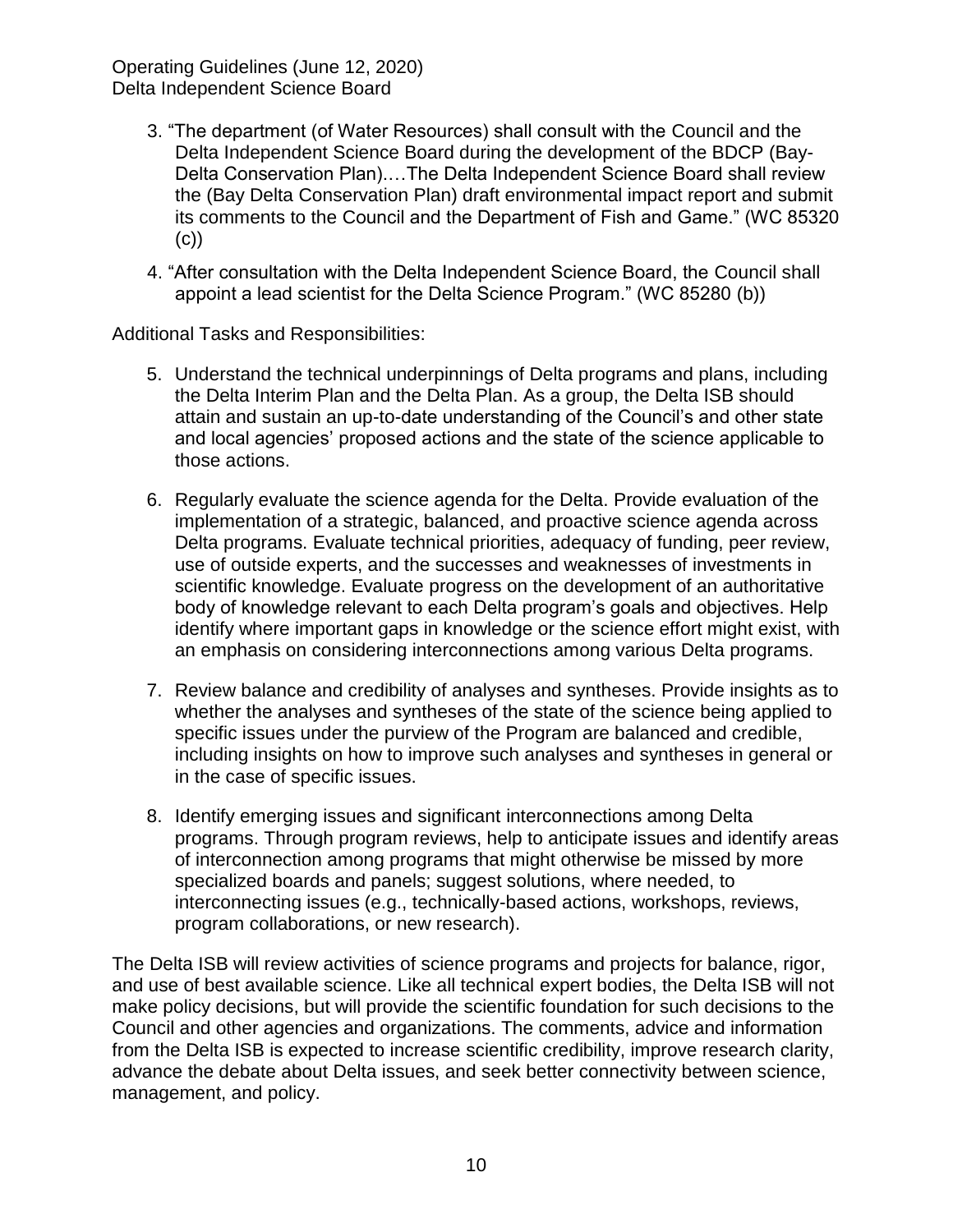### **ATTACHMENT B**

Delta Independent Science Board Conflict of Interest Policy

At its June 24, 2010 meeting, the Council established, upon the nomination of the Lead Scientist, the Delta Independent Science Board (Delta ISB) comprised of 10 members. Individual Delta ISB members are required to have national- or international-level stature in their fields of research. Also by design, membership in the Delta ISB includes individuals who conduct research directly related to the Bay-Delta system as well as individuals with experience in other systems and programs with no previous connection to the program. This balance between deep local knowledge and external perspectives is necessary for meeting the Delta Stewardship Council's needs.

Several questions have arisen with respect to the application of California's open meetings and conflict of interest laws to the Delta ISB. This policy is an attempt to address some of those questions.

### **Open Meeting Laws**

California's Bagley-Keene Open Meeting Act applies to advisory bodies that are created by law. The Delta Reform Act provides for the creation of the Delta ISB. Thus, meetings of the Delta ISB must be noticed at least 10 days in advance and held in public in compliance with the requirements of the Bagley-Keene Act. A "meeting" occurs when a quorum, or a majority, of the Delta ISB convenes, either serially or all together, in one place, to hear, discuss, or deliberate upon issues under the Delta ISB's jurisdiction.

The Act also applies to subcommittees of three or more members formed by the Delta ISB or by its chair, which are considered to be advisory committees to the Delta ISB. Larger subcommittees must meet the agenda and open session requirements of the Bagley-Keene Act. However, small advisory subcommittees of two members are not subject to the open meeting requirements, and may therefore meet and deliberate in private.

## **Conflict of Interest Laws**

### *Political Reform Act*

The California Political Reform Act prohibits public officials from making government decisions in which they have a financial interest. The disqualification provision of the Act hinges on the effect a decision will have on a public official's financial interests. When a decision is found to have the requisite effect, the official is disqualified from making, participating in the making, or using his or her official position to influence the making of that decision. (Government Code section 87100)

The Act also requires public officials to file statements of economic interests, commonly referred to as "Form 700s." (Government Code sections 87302, 87500) Members of decision-making boards are subject to this requirement, but a purely advisory board is typically not (unless and until it has a track record of having its recommendations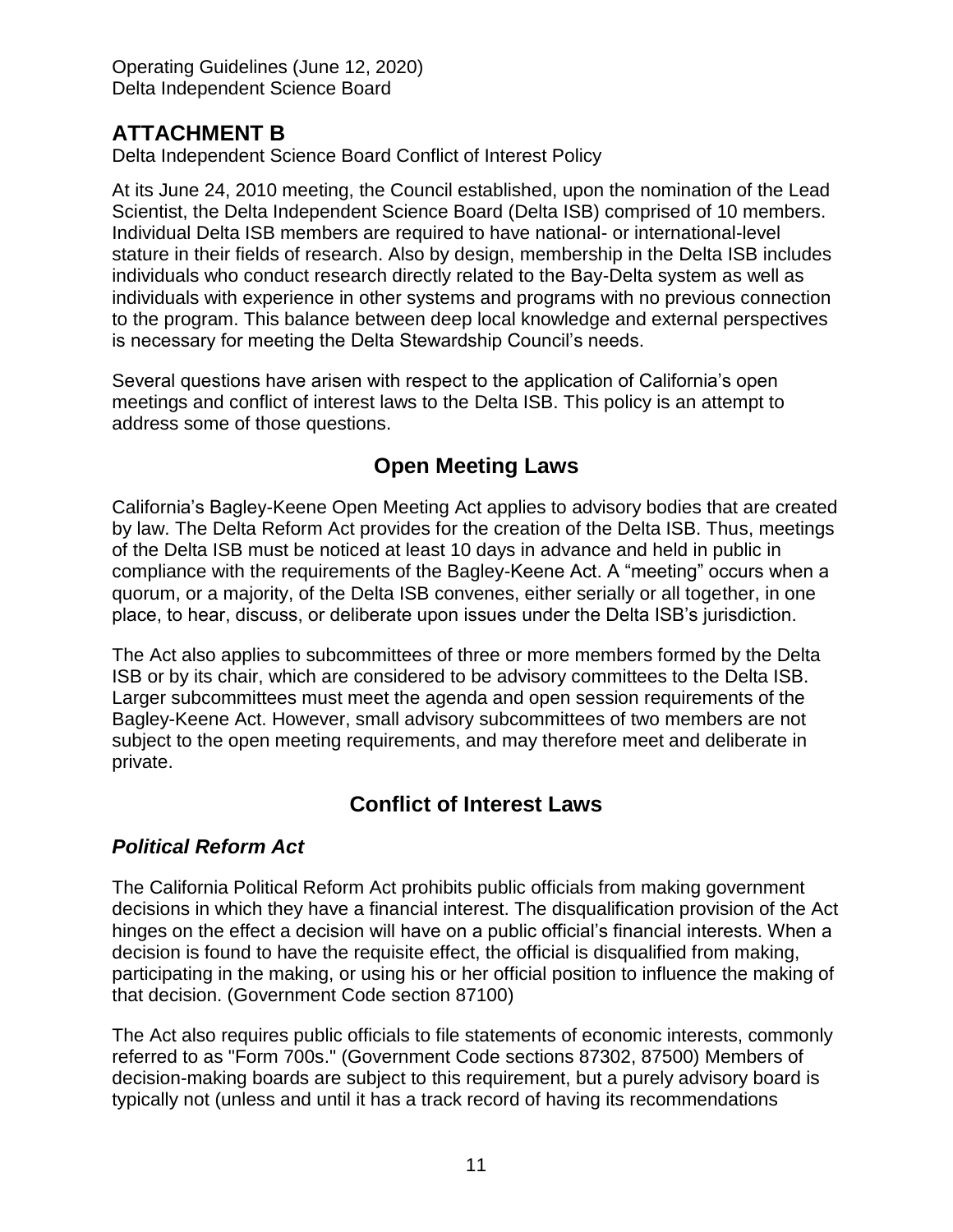adopted without significant change by another government agency). However, given the broad scope and importance of its statutory charge (e.g., to provide oversight of all scientific research, monitoring, and assessment programs that support adaptive management of the Delta; to consult during the development of the BDCP, and comment on the draft BDCP environmental impact report), the Council has decided that individuals serving on the Delta ISB shall be considered government officials for purposes of compliance with the California Political Reform Act, and are required to file Form 700s as a result of their participation on the Delta ISB. "Assuming Office" Form 700s shall be filed no later than 30 days after execution of a member's contract with the Council. Annual forms are due on April 1st of each year.

#### *Common Law Conflict of Interest Rules*

Members of the Delta ISB are also bound by common law conflict of interest rules. A clear expression of the common law doctrine is found in *Noble v. City of Palo Alto* (1928) 89 Cal. App. 47, 51:

#### *A public officer is impliedly bound to exercise the powers conferred on him with disinterested skill, zeal, and diligence, and primarily for the benefit of the public.*

If a situation arises where a common law conflict of interest exists as to a particular transaction, the official is disqualified from taking any part in the discussion and vote regarding the particular matter. The common law doctrine applies to *non-financial* as well as financial personal interests.

### *California Government Code Section 1090*

Members of the Delta ISB are also considered public officers or employees for purposes of compliance with California Government Code section 1090, which prohibits a public officer or employee from making a contract in which he or she is financially interested. The prohibition applies to virtually all officers, employees, and multi-member bodies, whether elected or appointed, at both the state and local level. It also includes the members of advisory bodies if they participate in the making of a contract in their advisory function. *Any participation by an officer or employee in their public capacity in the process by which such a contract is developed, negotiated, and executed, including planning and priority-setting through a Proposal Solicitation Process (PSP) or otherwise, is a violation of section 1090.*

For decision-making boards, if a member of the board has a financial interest, unless it is defined as a "remote" interest or non-interest in Government Code sections 1091 or 1091.5, the entire board is precluded from acting on the contract. The Attorney General's Office has not applied this restriction to advisory bodies, like the Delta ISB. If a member of the Delta ISB has a financial interest in a proposed contract or grant, or a remote interest as defined in Government Code section 1091, the Delta ISB may still make recommendations regarding that contract or grant, so long as the interested member discloses his or her interest, and disqualifies himself or herself from *any* involvement in or discussion of the contract. If a member of Delta ISB has a "non-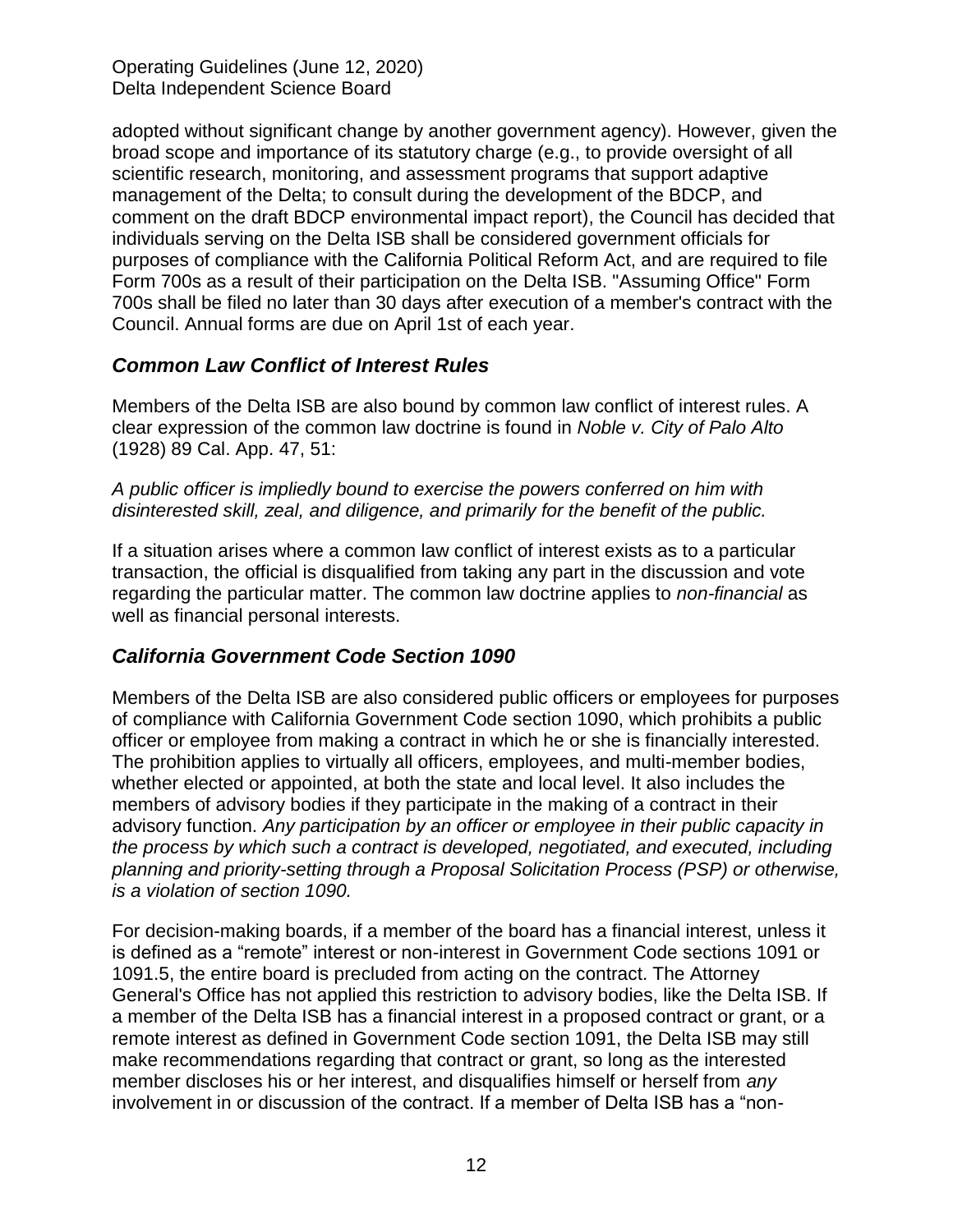interest" as defined in Government Code section 1091.5, he or she may participate in the discussions leading to a recommendation regarding a future contract.

Universities—remote vs. non-interests. The general rule, as stated above, is that a person having a non-interest as defined in Government Code Section 1091.5 may participate in discussions or recommendations leading to a future contract. Professors and other employees of public universities have a non-interest in contracts between a state agency and their public university, so long as the contract does not "directly involve" the professor's own department. (Government Code section 1091.5 (a)(9)) They must disclose their interests, but they are not precluded from participating in preliminary discussions or recommendations. In other words, if they do participate in the early stages of preparation of a proposal solicitation, other employees of their university, in other departments, will not be precluded from seeking and accepting grants in that solicitation process.

However, the rule is different for Delta ISB members who are employees of a private university. The university is considered a source of income to them, and they do not fit within the non-interests set out in Government Code section 1091.5. Financial interests in a private, non-profit university would be considered "remote" interests under Government Code section 1091 (b)(1). Such an interest would require a Delta ISB member to disqualify himself or herself from the shaping of future contracts with his or her university. If a Delta ISB member did participate, the state agency could not subsequently enter a contract with the private university for work recommended by the Delta ISB member.

The reason for the disqualification is that the private university is a source of income to the Delta ISB member, and the member thus has a financial interest in any contract with the university. If the ultimate contract were between the state agency and an individual who happened to work at the same university, or to a consulting firm of which he/she was a member, and the university itself did not receive any funds, the Delta ISB member would not have a financial interest in the contract (unless he/she had a financial interest in the individual or firm separate from his/her interest in the university).

### **Guidelines for Delta ISB Members**

The following sets of guidelines apply these principles and others to specific activities members of the Delta ISB are likely to engage in as part of their Delta ISB service.

### *Representing Delta ISB*

The Delta ISB as a body deliberates and provides feedback to the Council, as well as to the Delta Science Program and the Lead Scientist, on the science relative to preparation and implementation of the Delta Plan and other scientific research, monitoring, and assessment programs in the Delta. Delta ISB members should avoid situations where they speak for the Delta ISB unless specifically delegated to do so by the Delta ISB.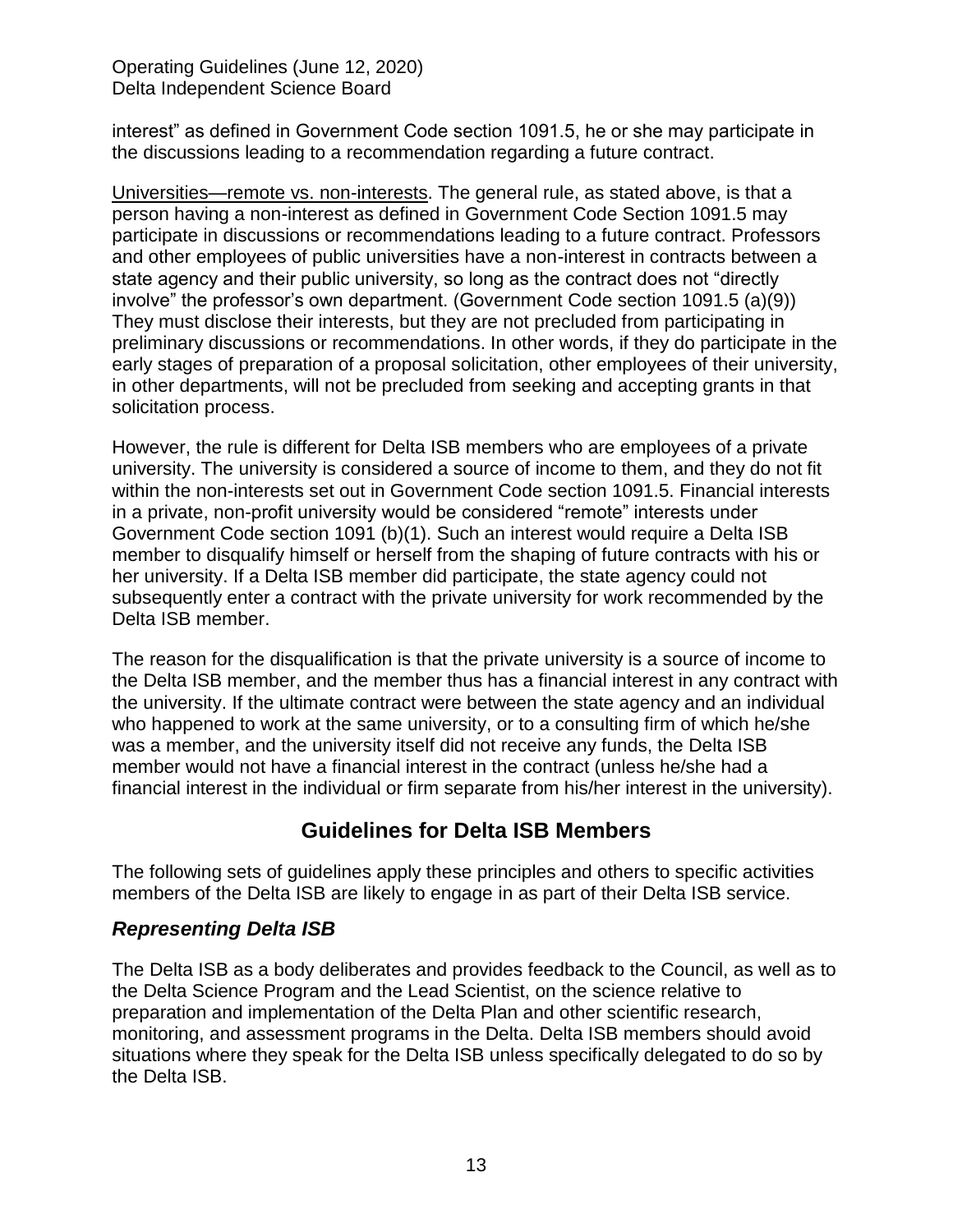#### *Open Meetings*

Delta ISB meetings and deliberations will be held as a public meeting and public notice for these meetings will be distributed at least 10 days in advance. Once the agenda has been distributed, matters may not be added to the agenda (with certain exceptions specified in the Bagley-Keene Act), and the Delta ISB may not make recommendations on items not listed on the agenda.

The Delta ISB may form subcommittees of one or two people to work on an issue to prepare it for deliberation by the broader Delta ISB at a public meeting, and meetings of these small subcommittees are not required to be public. Subcommittees of three or more, formed by the Delta ISB or its Chair, will be considered advisory committees and will be subject to the open meetings requirements.

The Open Meeting Act contains a specific prohibition against so-called "serial meetings"- that is, a series of communications employed to develop concurrence as to actions to be taken by the Delta ISB, each of which involves less than a quorum, but which taken as a whole involves a majority of the Delta ISB members (Conversations that advance or clarify a member's understanding of an issue, facilitate an agreement, or compromise communications that contributes to the development of a concurrence of action to be taken). Serial meeting issues arise most commonly in connection with **rotating staff briefings, telephone calls or email communications** among a quorum of board members.

For example, the Attorney General's (AG's) Office has previously opined that a majority of board members may not email each other to discuss current topics related to the board's jurisdiction even if; 1) the emails are also sent to the secretary and chairperson of the agency; 2) the emails are posted on the agency's Internet website; and 3) a printed version of each email is reported at the next public meeting of the board.

In a related context, the AG's Office has advised that staff may receive spontaneous input from board members on the agenda or on any other topic, but cautions that problems arise if there are systematic communications involving a quorum of the body acquiring information or engaging in debate, discussion, lobbying or any other aspect of the deliberative process, either among themselves or between board members and staff. If staff receives the same question on substantive matters to be addressed in an upcoming agenda from a quorum of the body, the AG's Office recommends that a memorandum be prepared by staff addressing these issues so that members of the body and the public will receive the same information.

Delta Science Program staff will maintain the public record and members of the public may view the record and make copies of specific documents. Meeting agendas, meeting summaries and background reading materials provided as a packet prior to the Delta ISB meeting will be available at public meeting access location(s) and posted on the Delta ISB website and made compliant with Government Code section 11546.7 (web accessibility). In addition, email correspondence from staff or other individuals to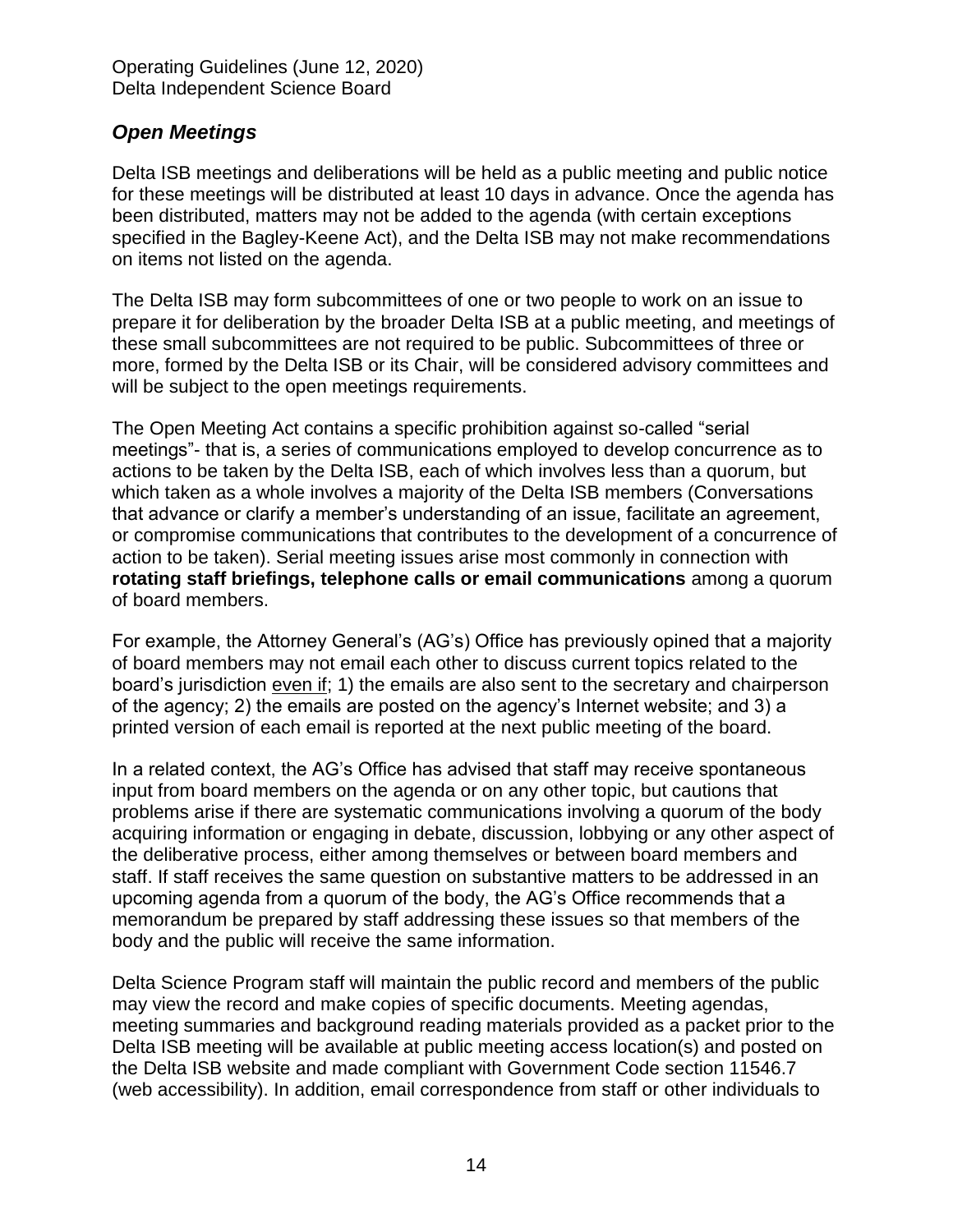the entire Delta ISB will be considered a public document and may be posted on the Delta ISB website and/or distributed to the public during the next Delta ISB meeting.

#### *Teleconference Meetings*

The Open Meeting Act allows for publicly-noticed teleconference meetings, so long as, among other requirements, each site where a member will be present is particularly identified on the meeting notice and accessible to members of the public, all proceedings are audible, and votes are taken by roll call. Teleconference meetings would permit, by way of example, comments by interested Delta ISB members on draft reports or other documents between regularly scheduled meetings, without requiring out-of-state members to travel to California.

### *Conflict of Interest*

*Disclosure*: In addition to the need to file statements of economic interest (Form 700s) under the California Political Reform Act, the Delta Science Program has determined as a matter of policy that disclosure of an individual member's activities is an important element of managing the public perception of bias.

It is the responsibility of Delta ISB members to disclose any professional activities in which they are engaged, including service as an expert witness or advisor, that may be perceived as being related to any program or agency subject to the review activities of the Delta ISB, and it is the desire of the Delta ISB to construe this responsibility broadly (i.e. include funded and unfunded work, and disclosure when there is uncertainty about the relevance of work to the Council). Disclosures should be timely, for example before discussing a specific agenda item at a meeting.

### *Fact-Finding*

Delta ISB members may be requested or assigned by the Council, as part of a subcommittee or otherwise, to engage in various Delta Science Program activities or conduct limited research or investigations as part of the process of learning more about the management context and specific technical issues. However, such assignments will not be used as a means of circumventing the conditions under which Delta ISB members may engage directly in original work through directed action processes. Members' contracts may contain a limit on the amount that can be expended for these purposes.

### *Providing Expert Opinions and Analysis*

One of the goals of the Delta Science Program is to bring scientific expertise into all areas of Delta research and planning by engaging experts in standard practices of the research community including peer review, information synthesis, and the development of new knowledge through inquiry and investigations. Individual experts, including members of the Delta ISB, may accept invitations from the Lead Scientist, Delta Science Program staff, and science programs within the Delta to serve in these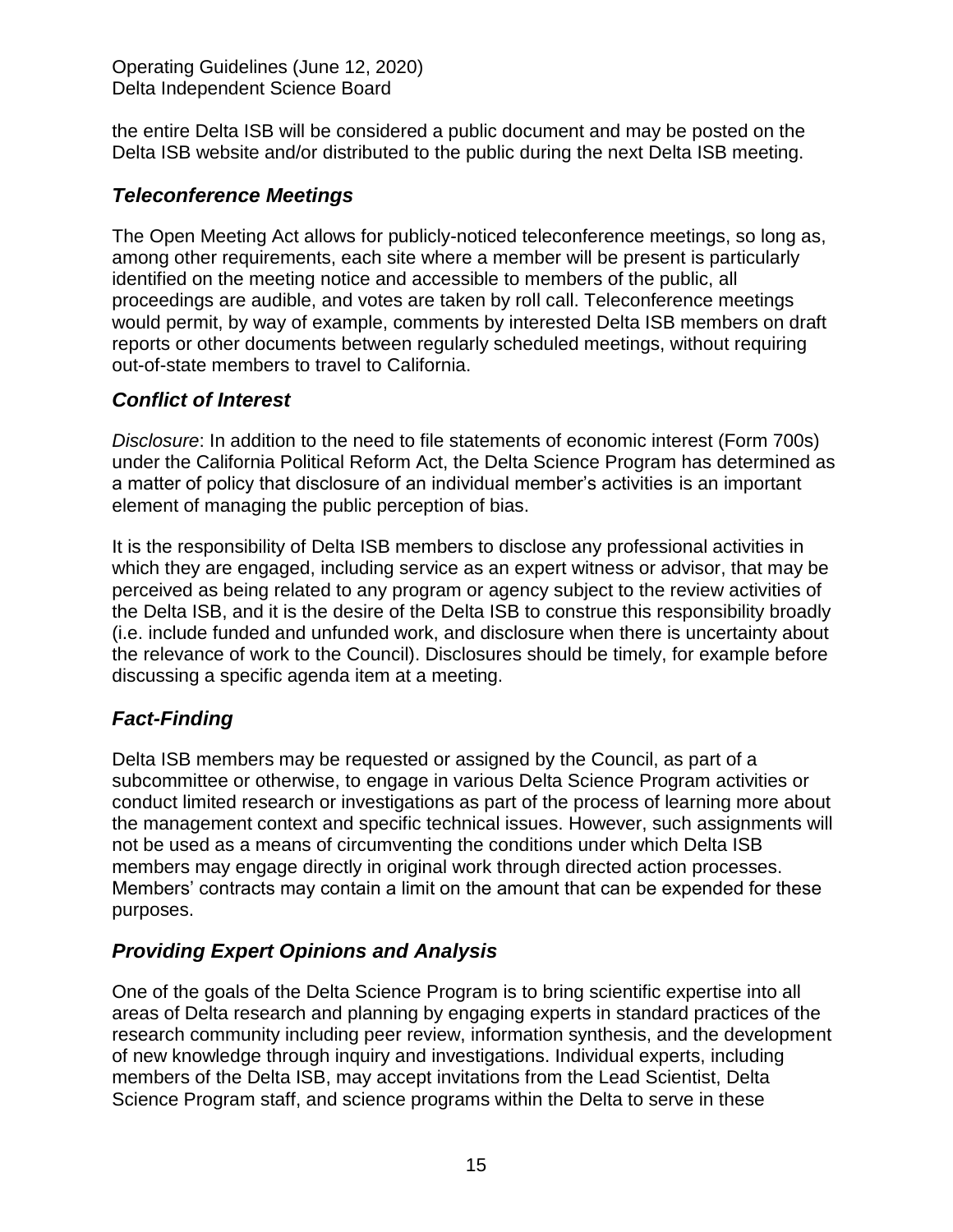capacities (paid or unpaid), so long as public contracts requirements are met, and so long as they have not in any way participated in a public capacity in recommending that the particular work be done.

#### *Participation in Workshops*

Individuals who serve on the Delta ISB may participate in public workshops and report on their past or ongoing work. Delta ISB members shall take care, however, not to participate in their public capacity in making recommendations for future work for which they themselves would seek funding, or in which they would have a financial interest.

As a way to permit participation by Delta ISB members in workshops, in order to allow them to share the results of their past or current research, while avoiding the conflict of interest consequences of making recommendations for future work/funding, the Delta Science Program should bifurcate its workshops into sessions involving reports on current work, current developments, etc. and separate sessions involving recommendations for future work. Those who wish to compete for future work, or who have financial interests in entities who may wish to compete, would not participate in the recommendation sessions.

### *Avoidance of Conflicts*

In order to minimize or avoid conflicts of interest, the Delta ISB as a body will not be asked to provide advice to the Council or the Delta Science Program on specific elements within any request for proposals. The Delta ISB may, however, advise on peer review processes in general.

#### *Peer Reviews*

Individuals who serve on the Delta ISB and other standing Delta Science Boards may agree to conduct a peer review of an individual proposal, subject to the standard condition that reviewers should not have any financial or professional interest in the proposal. As with disclosure guidelines, individuals should construe financial and professional interests broadly. A potential reviewer should not review a proposal in which he/she would have a direct interest, or a remote interest as defined in Government Code section 1091. If the individual's interest would be considered a noninterest under Government Code section 1091.5, the individual could review the proposal. Because proposals by others in the same department are not considered noninterests, scientists in public universities should not review proposals by their own graduate students or others in their department, but are not precluded from reviewing proposals from parts of the university other than their own employing unit or department. As a matter of policy, a Delta ISB member may want to preclude reviewing any proposals from a reviewer's home university.